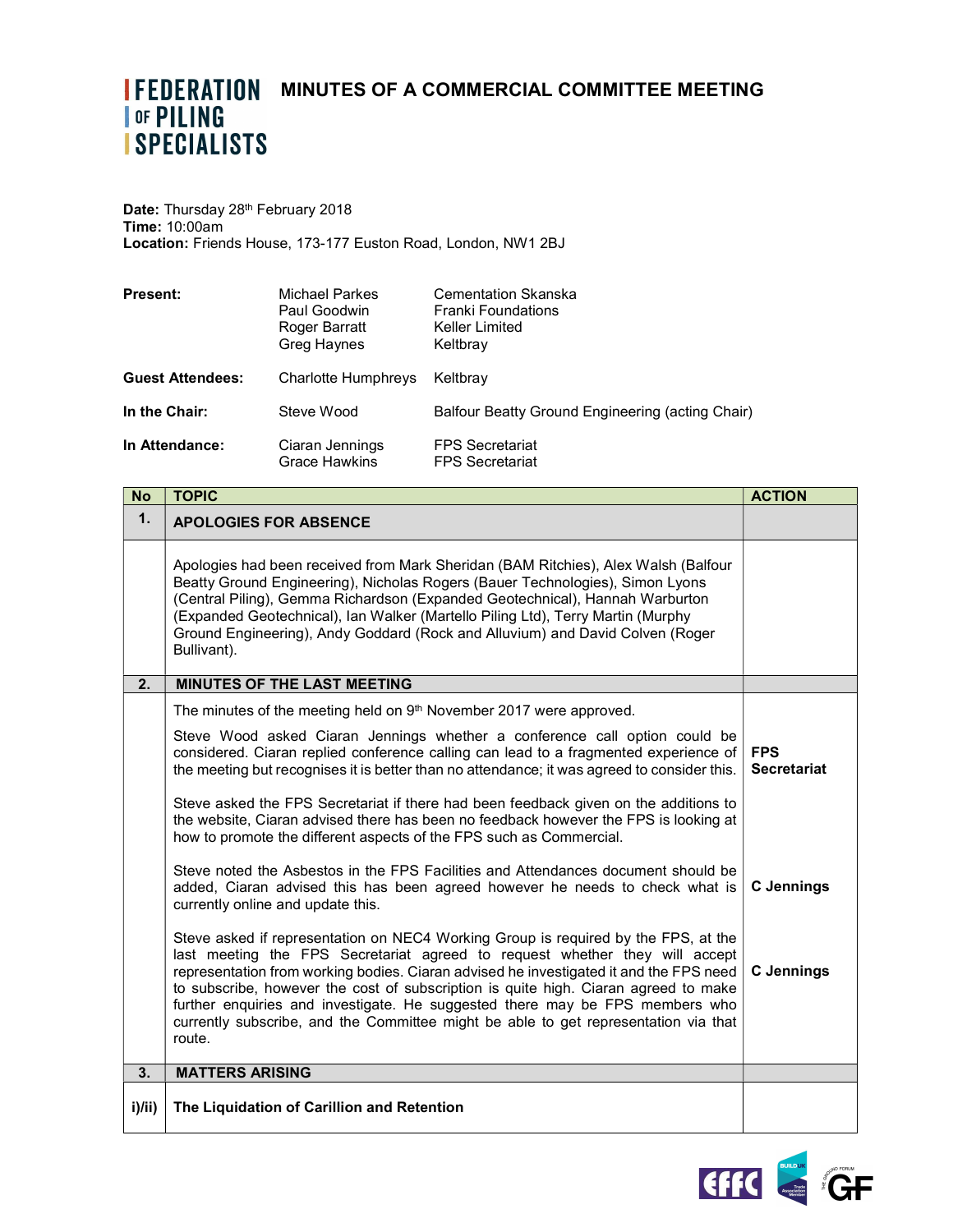| Following the liquidation of Carillion, Ciaran Jennings stated Build UK are actively<br>talking to Government about how the liquidation has been handled and managed.<br>They are also looking at how CITB can best place Apprentices and are looking at the<br>commercial impact.                                                                                                                                                                                                                                                                        |                                |
|-----------------------------------------------------------------------------------------------------------------------------------------------------------------------------------------------------------------------------------------------------------------------------------------------------------------------------------------------------------------------------------------------------------------------------------------------------------------------------------------------------------------------------------------------------------|--------------------------------|
| The FPS Secretariat circulated a request for Members to advise the amount of value<br>and retention that they have outstanding with Carillion; one FPS Member reported a £1.6<br>million amount. In terms of retention Ciaran noted it was an interesting mix of small and<br>large amounts. He noted that some had taken retention as a result of a contract with<br>different elements of the same Group where a related subsidiary accepted retention.<br>Ciaran added not all members have responded and the information provided is<br>confidential. |                                |
| It was reported that the Quarterly Committee and the Executive have written an article<br>to push the industry in the right direction on retention.                                                                                                                                                                                                                                                                                                                                                                                                       |                                |
| BESA (Building Engineering Services Association) are lobbying heavily in support of the<br>Aldous bill calling for retention deposit schemes to be Government backed and<br>protected. BESA have approached the FPS to get behind it, Ciaran reported he has a<br>meeting with BESA following the Commercial Committee meeting. The FPS is not<br>supporting this as it would enshrine retention in legislation, Ciaran will explain why the<br>FPS feels it is a retrograde step.                                                                        | <b>C</b> Jennings              |
| The Government recently held a retention consultation, the FPS responded that they<br>support Build UK's position to get rid of retentions by 2023. It was agreed that supporting<br>retention deposit schemes is a backward step.                                                                                                                                                                                                                                                                                                                        |                                |
| Ciaran added referring to the paper which was circulated 'Operating on a knife edge' by<br>Mark Castle, it is an unsustainable situation for the industry. The FPS is trying to get a<br>meeting with Mark Castle and Alasdair Henderson as there seems to be a will from him<br>and main contractors to address the significant problems in the industry. Ciaran<br>commented unfortunately the retention deposit scheme may be a compromise.                                                                                                            |                                |
| Mike Parkes added there is a huge pressure to under-certify, Cementation has seen a<br>shift in the last three months they have been pushed to go for external bonds. Greg<br>agreed Keltbray was being asked if they have any exposure days after the liquidation of<br>Carillion.                                                                                                                                                                                                                                                                       |                                |
| The FPS Quarterly Committee agreed that the Commercial Committee should draft a<br>position paper on Early Payment Funding Schemes.                                                                                                                                                                                                                                                                                                                                                                                                                       | Commercial<br><b>Committee</b> |
| Ciaran reported there has been reports that companies who were paid via the Carillion<br>Early Payment Funding Scheme have seen the Banks reclaim the money paid to them<br>directly from their accounts before the liquidation. when reading the Carillion terms, it<br>states that companies are borrowing money from the Bank. The scheme was not fully<br>understood, and it transpired it was a loan, although most people who were using it<br>were not aware.                                                                                      |                                |
| Steve Wood advised BBGE has credit insurance to protect against the insolvency of a<br>debtor. He stated it is scandalous what has apparently happened; it has been reported<br>that the directors took huge bonuses and were under-contributing to employee pension<br>funds whilst keeping the director's pension fund topped up and paying shareholder<br>dividends.                                                                                                                                                                                   |                                |
| Mike Parkes commented Cementation Skanska recently had a client who accepted all<br>the risk, stating they accept Cementation Skanska will suffer their own costs if a problem<br>arises, so they will not pursue anything.                                                                                                                                                                                                                                                                                                                               |                                |

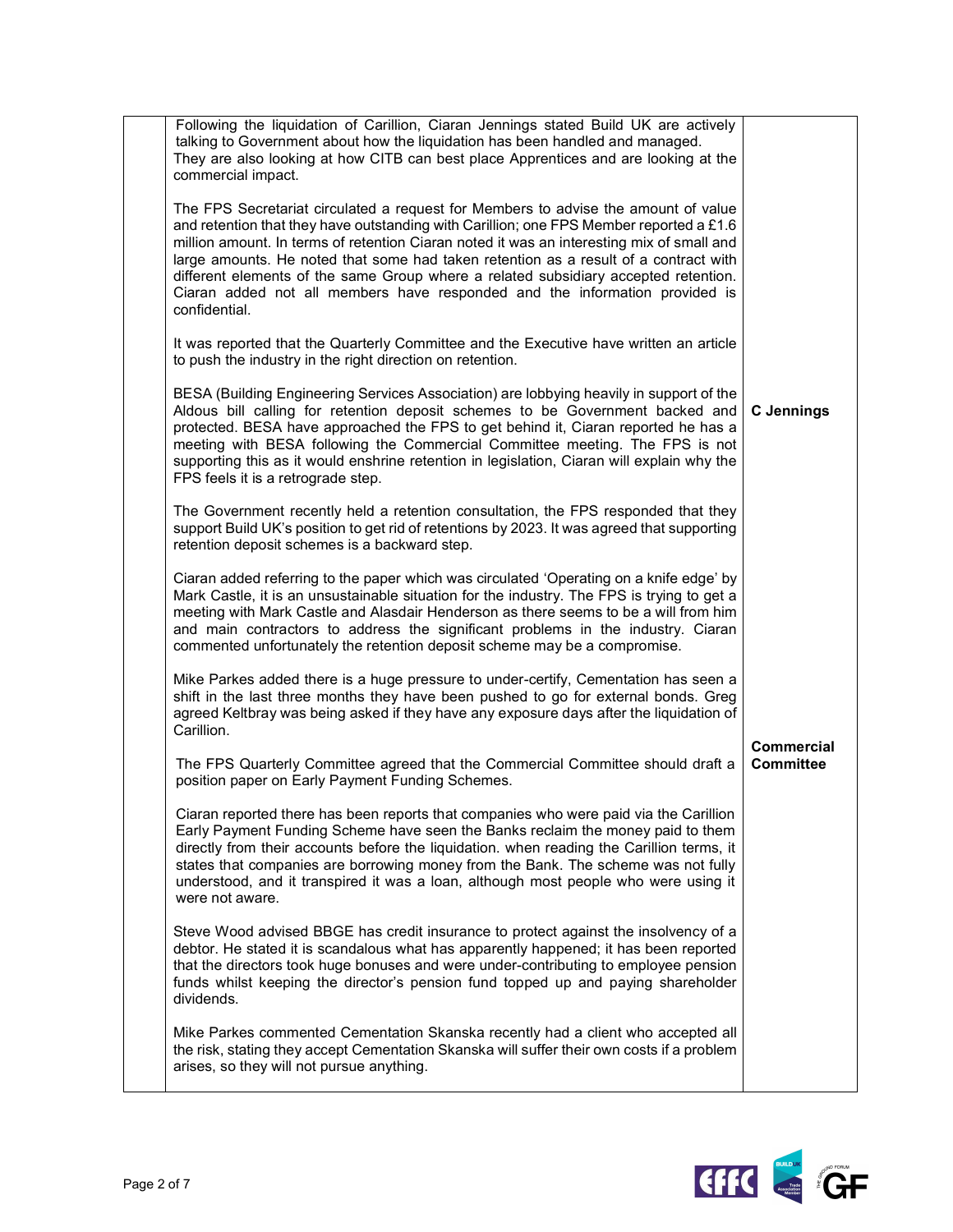|    | The Carillion situation demonstrates that cash retentions are part of the problem that<br>led to such wide spread exposure to their financial loss in the wider industry. There is<br>an opportunity to change the landscape of how construction contracts are conducted.                                                                                                                                                                |                                                       |
|----|------------------------------------------------------------------------------------------------------------------------------------------------------------------------------------------------------------------------------------------------------------------------------------------------------------------------------------------------------------------------------------------------------------------------------------------|-------------------------------------------------------|
| 4. | <b>MARKET TRENDS: FPS 4th QUARTER STATISTICS</b>                                                                                                                                                                                                                                                                                                                                                                                         |                                                       |
|    | Ciaran Jennings presented the order statistics for the $4th$ quarter; at the last meeting the<br>Committee asked if the scale can be swapped to the opposite position on the bar graph.<br>The FPS Secretariat reported they was unable to do so, however will look further into<br>use of Excel to see how this can be done.                                                                                                            | <b>FPS</b><br><b>Secretariat</b>                      |
|    | Ciaran reminded the group that last year Franki Foundations joined as a member and at<br>the start of 2017 Murphy Ground Engineering joined. Ciaran advised the statistics for<br>2017 should not be considered as a direct comparison for 2016. He also noted that Dew<br>Piling have been removed.                                                                                                                                     |                                                       |
|    | Greg Haynes stated they have found orders tailing off towards the end of 2017, although<br>it has been noted there have been more enquiries being made in the last 3 or 4 weeks.<br>Paul Goodwin noted the opposite at Franki Foundations, they had a good end to the<br>year and the first quarter has been quiet.                                                                                                                      |                                                       |
|    | Steve Wood agreed it looks quiet this year but with the prospect of the HS2 work, this<br>could increase, Mike Parkes agreed with Steve.                                                                                                                                                                                                                                                                                                 |                                                       |
|    | Ciaran added the start of HS2 is expected for 2019; as the first phase of HS2's ground<br>investigation is ending soon. Crossrail 2 are looking to schedule their work to follow on<br>from HS2; in theory there should be 10 years of work flow as a result.                                                                                                                                                                            |                                                       |
|    | Roger Barratt noted Europeans may be coming over for the HS2. Ciaran explained the<br>Grand Paris has some problems, it has been noted they are massively over budget.<br>There is also the Fehmarn Belt Fixed Link, which will be a tunnel between Germany and<br>Denmark, this will use a lot of the European concrete supply. Greg asked where these<br>resources will come from, he added there is scarce supply of quality product. |                                                       |
|    | Ciaran noted the view at the FPS Quarterly Committee was that there may be uncertainty<br>around the Brexit deal affecting the market, partly because of the currency impact. Steve<br>added there is forecasts of less disposable income.                                                                                                                                                                                               |                                                       |
|    | Roger noted the cells may need to be checked on the quarter 4 statistics; Ciaran agreed<br>to check there is no corruption in the cells.                                                                                                                                                                                                                                                                                                 | <b>C</b> Jennings                                     |
| 5. | PROMOTION OF THE FPS                                                                                                                                                                                                                                                                                                                                                                                                                     |                                                       |
|    | 'Why use an FPS Member?' Leaflet<br>i.<br>It was reported this item need to be followed up with Debbie Darling, it was noted Debbie<br>has been busy with articles on the Collapse of Carillion. Ciaran Jennings added in the<br>wake of the Carilion liquidation, the FPS should add how they vet the supply chain and<br>work fairly.                                                                                                  | <b>FPS</b><br><b>Secretariat</b><br><b>Commercial</b> |
|    | The Committee needs to look at highlighting the benefits for clients for the FPS to be<br>promoted.                                                                                                                                                                                                                                                                                                                                      | <b>Committee</b>                                      |
| 6. | <b>POSITION PAPERS</b>                                                                                                                                                                                                                                                                                                                                                                                                                   |                                                       |
|    | <b>Fair Certification</b><br>i.<br>Previously Mark Sheridan agreed to continue with this position paper before the next<br>meeting and to include the benefits of a positive cash flow. It was reported Mark had to<br>give his apologies, to be progressed.                                                                                                                                                                             | <b>M</b> Sheridan                                     |

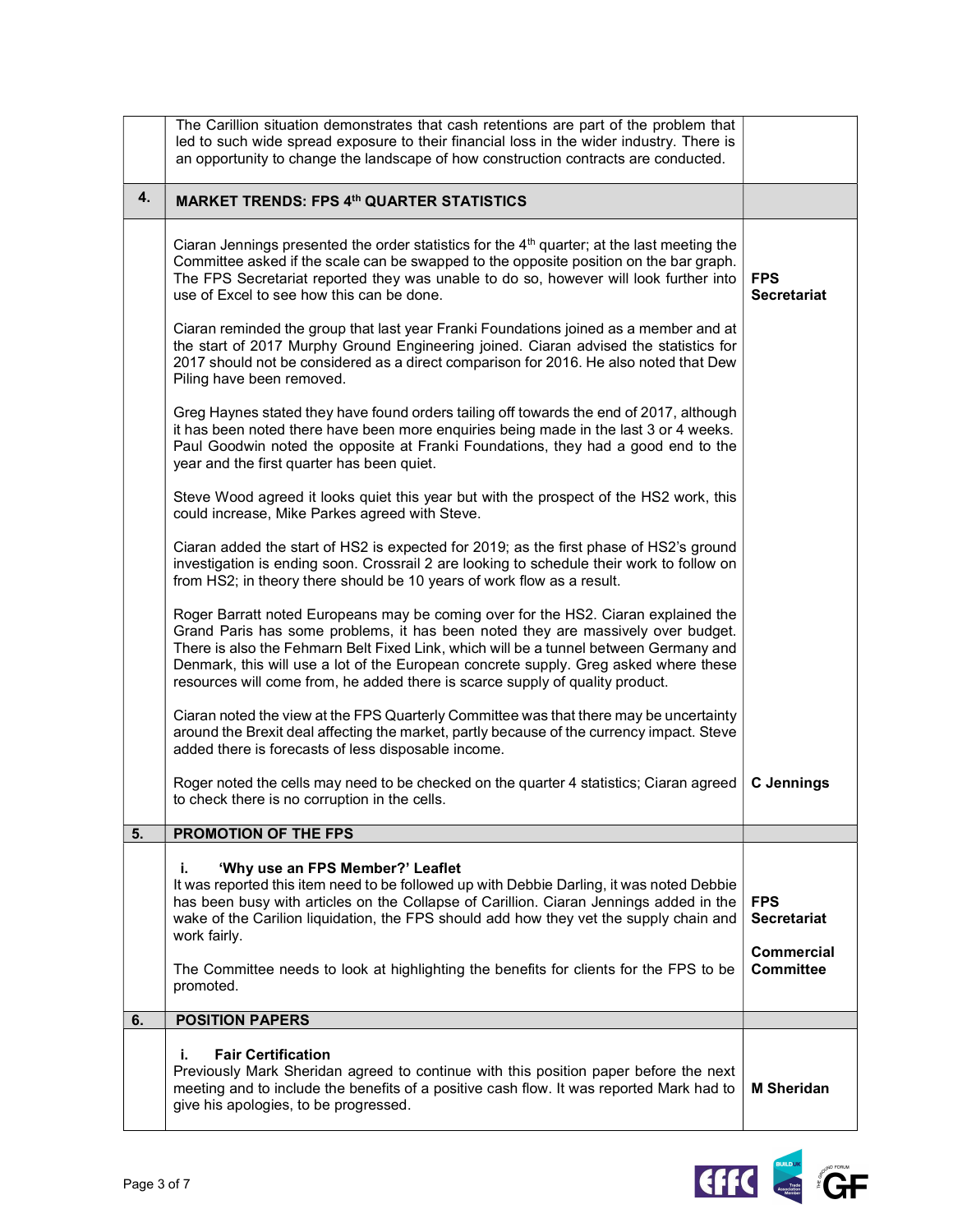|           | ii. Unexploded Ordinance<br>Previously Nick Rogers drafted a clause to address UXO in the FPS Facilities and<br>Attendances document, the Committee agreed to the changes made, the FPS<br>Secretariat to upload the amended Facilities and Attendances Document to the new<br>website.<br>iii. Project Bank Accounts<br>It was reported the paper was circulated to the FPS Executive and has now been<br>published on the website.<br>iv. Early Payment Funding Schemes<br>It was reported that the FPS Quarterly Committee has tasked the Commercial<br>Committee with discussing the issues surrounding Early Payment Schemes and<br>producing a position paper. It has been requested for this to be produced within a short<br>timeframe; Ian Alcorn who sits on the FPS Quarterly put together a starting point for a<br>position paper on Early Payment Schemes to highlight pitfalls and set out a position that<br>the FPS does not want to engage. Steve Wood asked members to send in comments<br>on Ian Alcorn's wording. | <b>FPS</b><br><b>Secretariat</b><br>All |
|-----------|----------------------------------------------------------------------------------------------------------------------------------------------------------------------------------------------------------------------------------------------------------------------------------------------------------------------------------------------------------------------------------------------------------------------------------------------------------------------------------------------------------------------------------------------------------------------------------------------------------------------------------------------------------------------------------------------------------------------------------------------------------------------------------------------------------------------------------------------------------------------------------------------------------------------------------------------------------------------------------------------------------------------------------------|-----------------------------------------|
| 7.        | <b>FPS WEBSITE</b>                                                                                                                                                                                                                                                                                                                                                                                                                                                                                                                                                                                                                                                                                                                                                                                                                                                                                                                                                                                                                     |                                         |
|           | Ciaran Jennings previously asked for members of the Committee to think of ideas for<br>changes or additions on the website; the FPS wants the website to be continually<br>updated to avoid it remaining static.                                                                                                                                                                                                                                                                                                                                                                                                                                                                                                                                                                                                                                                                                                                                                                                                                       | All                                     |
|           | Ciaran added since the last meeting there is nothing to report, although he noted the<br>website visitor numbers have decreased since the last quarter.                                                                                                                                                                                                                                                                                                                                                                                                                                                                                                                                                                                                                                                                                                                                                                                                                                                                                |                                         |
| 8.        | <b>FUTURE TOPICS FOR THE FPS COMMERCIAL COMMITTEE</b>                                                                                                                                                                                                                                                                                                                                                                                                                                                                                                                                                                                                                                                                                                                                                                                                                                                                                                                                                                                  |                                         |
|           | Steve Wood advised this was requested as a standing item for the agenda at the last                                                                                                                                                                                                                                                                                                                                                                                                                                                                                                                                                                                                                                                                                                                                                                                                                                                                                                                                                    |                                         |
|           | meeting. Steve asked if an item on BESA and on Carillion can be added to the next<br>agenda.<br>Roger Barrett noted the agenda was quite long, Ciaran Jennings advised many of the<br>position papers have concluded and will be removed from the agenda.                                                                                                                                                                                                                                                                                                                                                                                                                                                                                                                                                                                                                                                                                                                                                                              | <b>FPS</b><br><b>Secretariat</b>        |
| 9.        | <b>CONTRACTS AND TERMS</b>                                                                                                                                                                                                                                                                                                                                                                                                                                                                                                                                                                                                                                                                                                                                                                                                                                                                                                                                                                                                             |                                         |
| a)        | <b>Build UK</b>                                                                                                                                                                                                                                                                                                                                                                                                                                                                                                                                                                                                                                                                                                                                                                                                                                                                                                                                                                                                                        |                                         |
| i)<br>ii) | <b>Pre-Qualification</b><br>Ciaran Jennings reported he attended a meeting with Build UK on the 23rd November,<br>he asked what happens if Achilles and Builders profile do not comply with the scheme.<br>Build UK stated main contractors need to support the scheme and have agreed to do<br>so, they will be kicked out of the organisation if they do not comply.<br>Ciaran explained that under the scheme organisations such as Achillies will be the data<br>collection/accreditation body and will put this into a central database for Tier 1s etc to<br>access. There is an option for the FPS to become an accreditation body, so that the<br>PQQ data registration is covered in the cost of Membership. However, the FPS do not<br>want to be running the audit every year as it is expensive and intensive to do. Once the<br>scheme is better defined it should be possible to determine how the FPS audit relates to<br>the PQQ process.<br><b>Payment Group</b>                                                      |                                         |

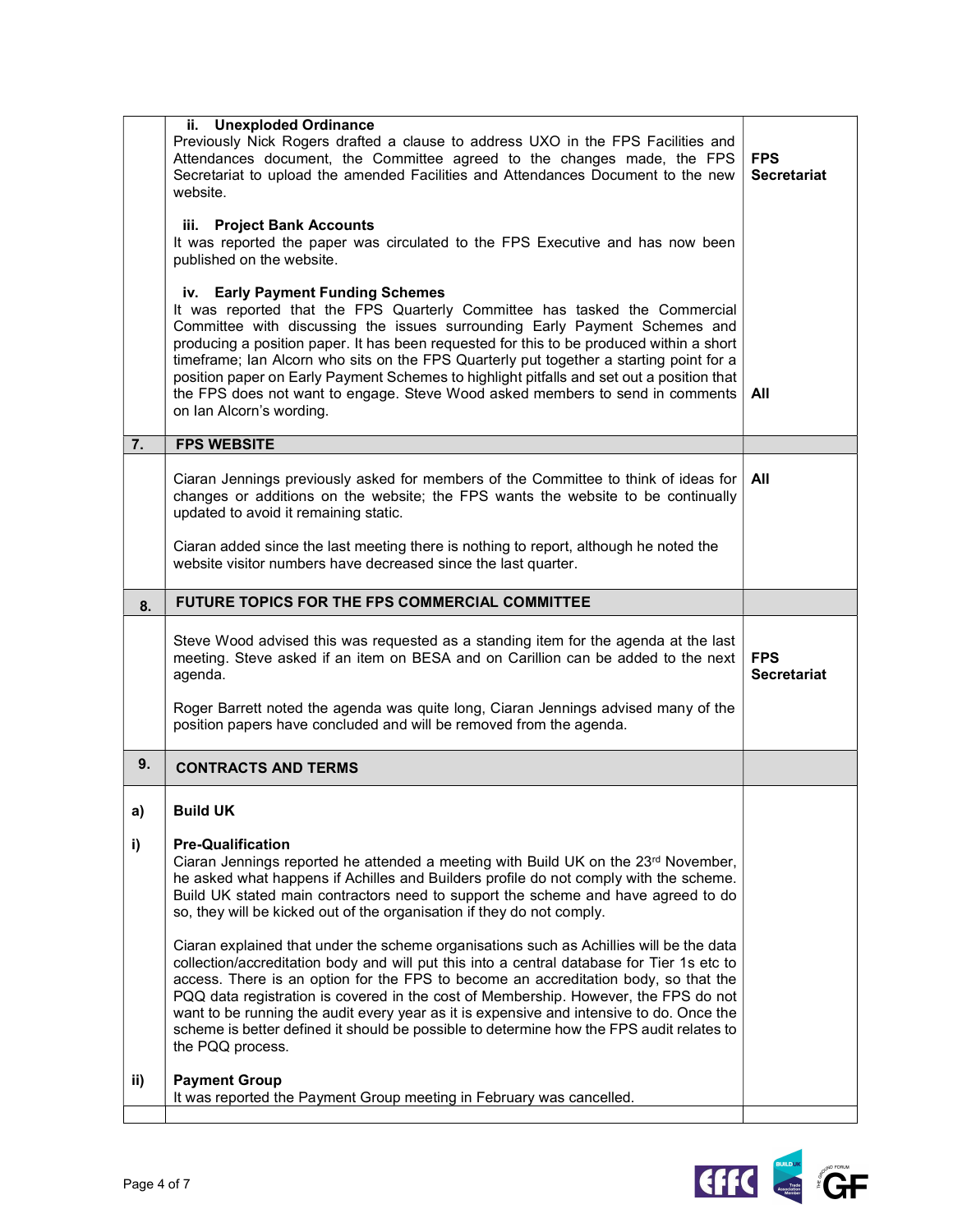| b)  | <b>JCT Report</b><br>David Colven sent in his apologies, nothing was reported under this item.                                                                                                                                                                                                                                                                                                                                                                                                                                                                                                                                  |                                  |
|-----|---------------------------------------------------------------------------------------------------------------------------------------------------------------------------------------------------------------------------------------------------------------------------------------------------------------------------------------------------------------------------------------------------------------------------------------------------------------------------------------------------------------------------------------------------------------------------------------------------------------------------------|----------------------------------|
| 10. | <b>DIGITAL CONSTRUCTION</b>                                                                                                                                                                                                                                                                                                                                                                                                                                                                                                                                                                                                     |                                  |
| i)  | <b>FIEC project</b>                                                                                                                                                                                                                                                                                                                                                                                                                                                                                                                                                                                                             |                                  |
|     | Previously it was reported the FPS had been approached by Sue Arundale at FIEC about<br>the issues between contractors and plant manufacturers in relation to BIM. Sue is<br>interested in stopping technology companies taking over Digital construction and wants<br>to ensure contractors and the supply-chain are driving development in the industry.                                                                                                                                                                                                                                                                      |                                  |
|     | FIEC is the equivalent of Build UK at European level and the FPS is a member via the<br>EFFC membership. They are looking at BIM at European level adoption and they need<br>the main contractors to drive it.                                                                                                                                                                                                                                                                                                                                                                                                                  |                                  |
|     | Ciaran Jennings added FIEC are part of The European Council for Construction<br>Research, Development and Innovation (ECCREDI), they are trying to obtain a 1 million<br>euro grant which they will use to create a platform for construction. Ciaran is not sure<br>how far it will go; they may go for a big software platform open to everyone and to prevent<br>BIM being monopolised. It was noted something like the AGS data format will be created.<br>They have big ambition but require a lot of research.                                                                                                            |                                  |
| 11. | EQUALITY, DIVERSITY AND INCLUSIVITY                                                                                                                                                                                                                                                                                                                                                                                                                                                                                                                                                                                             |                                  |
| a.) | <b>Career Profiles on the Website</b>                                                                                                                                                                                                                                                                                                                                                                                                                                                                                                                                                                                           |                                  |
|     | Previously the Commercial Committee discussed how to improve the inclusivity and<br>diversity of people in the commercial function of the industry. It was agreed the<br>Committee place career profiles onto the website that explain what the role is, what<br>progression is available and how to qualify for them. It was suggested the profiles<br>could be based on the theme "A day in the life" to further illustrate what is involved in<br>the career. It was also agreed people outside of the Commercial Committee should be<br>involved as it should be various people at different career stages.                 |                                  |
|     | Members of the Commercial Committee agreed to request someone in their company<br>writes an article based on either the theme "A day in the life" or an article in the format<br>of a career profile to send in to the FPS Secretariat.                                                                                                                                                                                                                                                                                                                                                                                         |                                  |
|     | Steve Wood advised he has been sent profiles he will proof read, he added both had<br>been approached differently, one is in a question & answer format and the second<br>focuses on the benefits of being a Piling Quantity Surveyor.                                                                                                                                                                                                                                                                                                                                                                                          | <b>S</b> Wood                    |
|     | It was discussed that Debbie Darling should be asked to create a campaign to get<br>these types of people in the industry highlighted on the career profile page of the<br>website. It was suggested to consider creating a career pack to send to Universities<br>and place into magazines.                                                                                                                                                                                                                                                                                                                                    | <b>FPS</b><br><b>Secretariat</b> |
|     | Steve asked if the FPS do any University lectures, Ciaran advised Jim De Waele has an<br>established relationship with a couple of Universities. It was reported Portsmouth<br>University have been looking at standards and they are applying to be approved as a<br>Trailblazer, putting together a Degree apprenticeship. It was noted Birmingham<br>University may also be interested. Ciaran advised Members are looking to support this.<br>It will be a mix of academic studies and release to work, condensed to two years. Ciaran<br>asked if members can inform the FPS Secretariat where they normally recruit from. | All                              |
|     | Birmingham University are proposing to offer a Degree in Geotechnical Engineering and<br>Portsmouth University are offering a course on Engineering Geology.                                                                                                                                                                                                                                                                                                                                                                                                                                                                    |                                  |

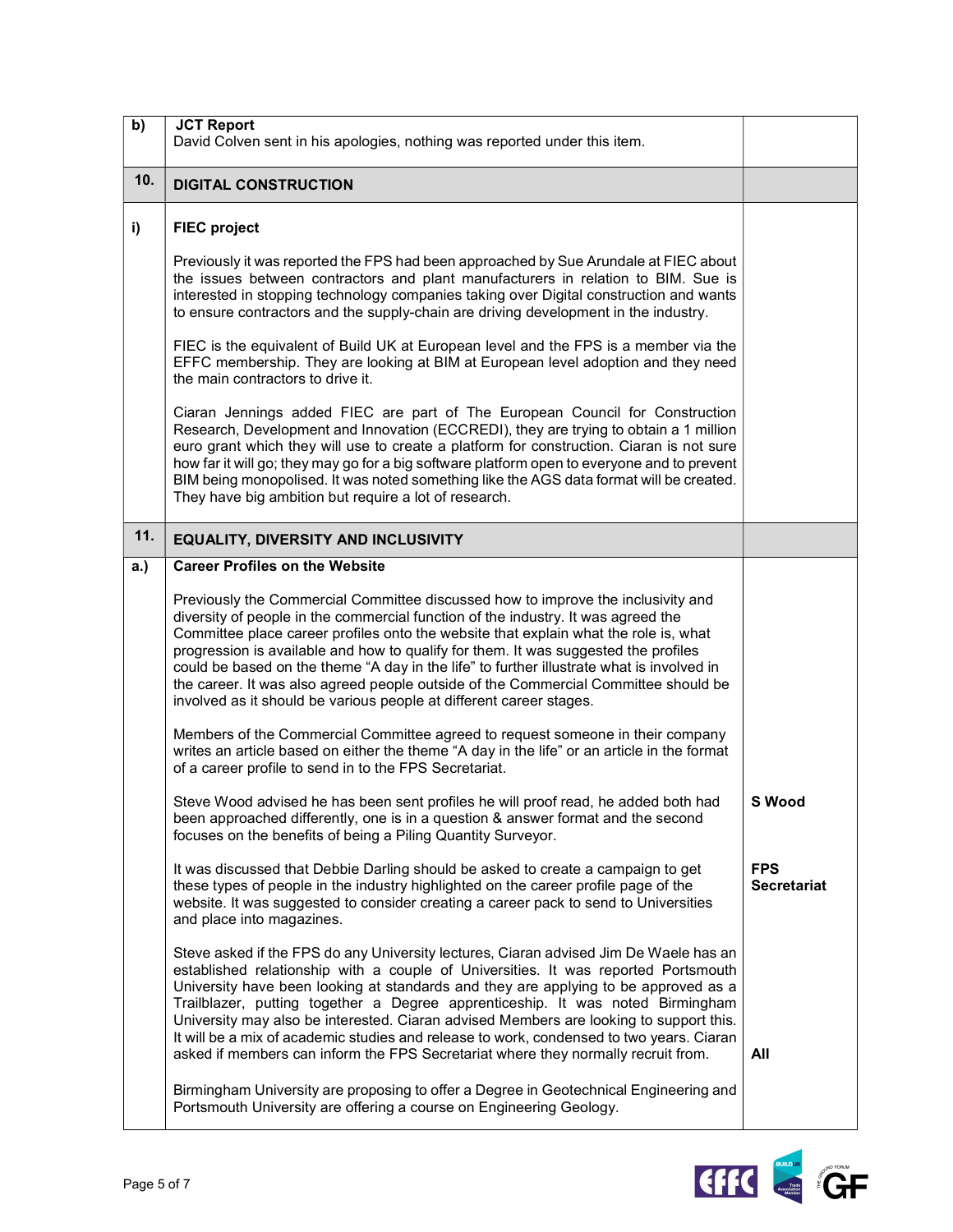|     | Charlotte Humphreys advised at the University of Westminster fulltime students can<br>change to part-time. There have also been companies that come in and talk in lectures;<br>she noted some students were recruited through this route. Ciaran agreed the FPS<br>Members should be engaging with the Universities to promote the commercial function.<br>Steve asked for the Committee to look at arranging this, Ciaran added the FPS can<br>explore the opportunities, however the FPS Secretariat has limited knowledge, so a<br>volunteer from the Committee would be necessary.<br>Charlotte stated she would be open to this, however she recognises her experience is<br>still growing. She added she is passionate about this subject and would like to consider<br>this.                                                                                                                                                                                                       |                                |
|-----|--------------------------------------------------------------------------------------------------------------------------------------------------------------------------------------------------------------------------------------------------------------------------------------------------------------------------------------------------------------------------------------------------------------------------------------------------------------------------------------------------------------------------------------------------------------------------------------------------------------------------------------------------------------------------------------------------------------------------------------------------------------------------------------------------------------------------------------------------------------------------------------------------------------------------------------------------------------------------------------------|--------------------------------|
| 12. | <b>EFFC</b>                                                                                                                                                                                                                                                                                                                                                                                                                                                                                                                                                                                                                                                                                                                                                                                                                                                                                                                                                                                |                                |
|     | It was reported that the EFFC Contracts meeting had taken place on the 8 February<br>2018 in London. Ciaran Jennings advised Andrew West was able to attend the meeting.<br>The EFFC are planning to run a task group on working platforms, to give EFFC Member<br>Countries a series of tools to set up Working Platform Certificate schemes. It was noted<br>the DFI are also doing this in the US.<br>They are starting a Sustainability Working Group; they recognise the topic of                                                                                                                                                                                                                                                                                                                                                                                                                                                                                                     |                                |
|     | sustainability needs to be readdressed as clients and companies are either interested or<br>they are not and there is no consistent approach within the industry to the subject. It was<br>reported that Chris Harnan is going to lead the group, Ciaran asked if Members of the<br>FPS have sustainability people that they would like to be involved in the group, names<br>and contacts should be sent to the FPS Secretariat.<br>It was reported they have been looking at mutual recognition of rig qualifications, Ciaran<br>explained the EFFC has decided to create their own driving license scheme, the<br>regulatory bodies are different in each country which is causing problems. Greg Haynes<br>added it hopes to drive standards up rather than down. Ciaran agreed it is implementing<br>one standard across each country but recognising that each country has its own; it is<br>recognition by harmonising standards. It was noted in the UK the qualification is CPCS. | All                            |
| 13. | <b>SUSTAINABILITY</b>                                                                                                                                                                                                                                                                                                                                                                                                                                                                                                                                                                                                                                                                                                                                                                                                                                                                                                                                                                      |                                |
|     | Ciaran Jennings previously explained that the FPS has a Sustainability Charter which<br>was produced in 2007 and the EFFC produced their own version from this.<br>Ciaran advised that the EFFC are creating a Sustainability Working Group, he added<br>there is nothing to report currently, however the FPS should feed into the group when it<br>is established. It was noted the Committee should discuss whether the FPS should<br>pursue involvement in this group.                                                                                                                                                                                                                                                                                                                                                                                                                                                                                                                 | Commercial<br><b>Committee</b> |
| 14. | <b>LEGAL AND STANDARDS UPDATE</b>                                                                                                                                                                                                                                                                                                                                                                                                                                                                                                                                                                                                                                                                                                                                                                                                                                                                                                                                                          |                                |
|     | Steve Wood reminded the group this item was agreed to be added as a standing item<br>for any discussions on legal updates. He noted that Scotland is introducing a third-<br>party contract rights bill.<br>Greg Haynes noted he has seen a recent increase in NEC4 contracts.                                                                                                                                                                                                                                                                                                                                                                                                                                                                                                                                                                                                                                                                                                             |                                |
| 15. | <b>SOCIAL EVENTS</b>                                                                                                                                                                                                                                                                                                                                                                                                                                                                                                                                                                                                                                                                                                                                                                                                                                                                                                                                                                       |                                |
|     |                                                                                                                                                                                                                                                                                                                                                                                                                                                                                                                                                                                                                                                                                                                                                                                                                                                                                                                                                                                            |                                |